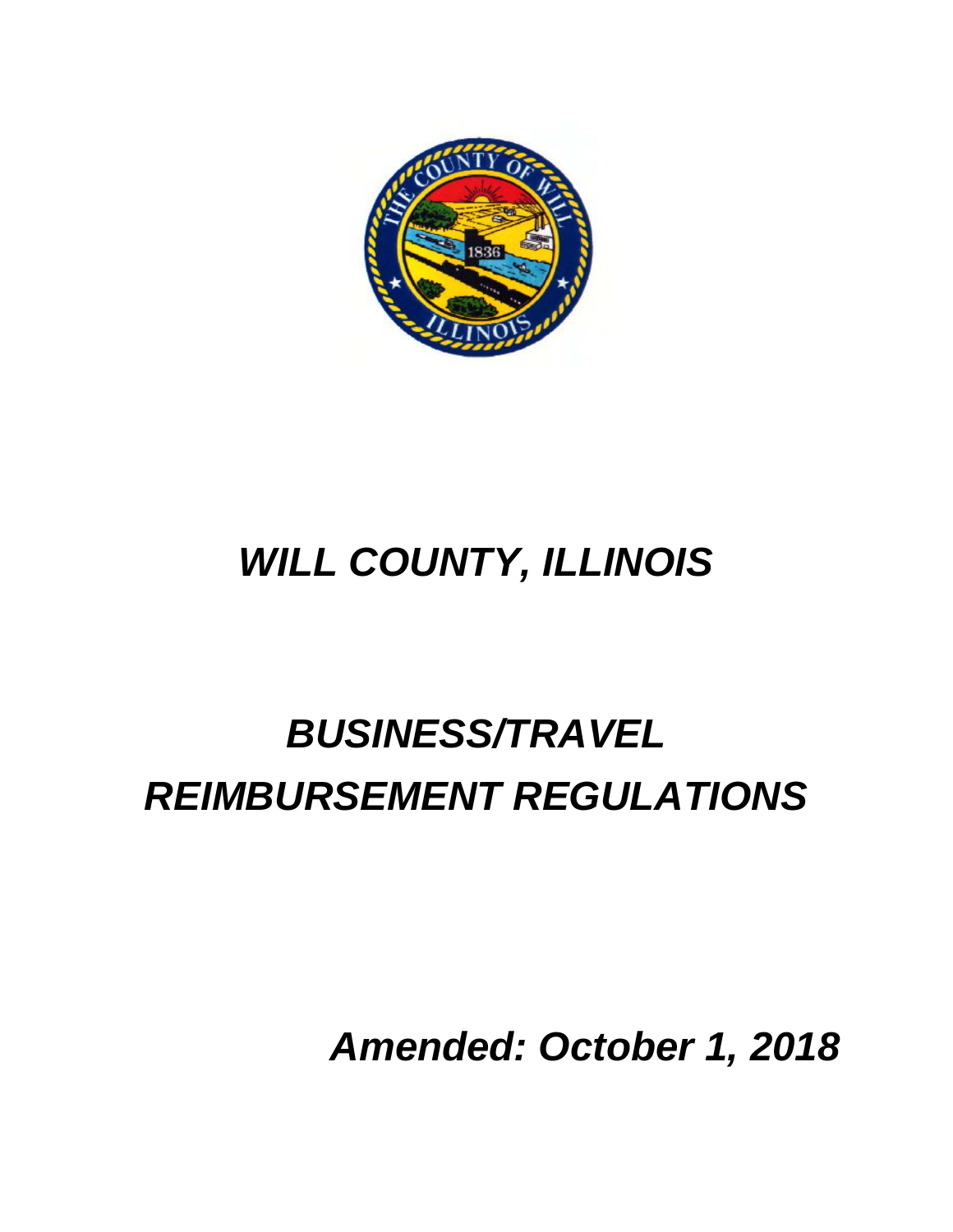## **WILL COUNTY**

## **BUSINESS/TRAVEL REIMBURSEMENT POLICY**

### TABLE OF CONTENTS

### 1. INTRODUCTION

- 1.1 Purpose
- 1.2 Applicability
- 1.3 Authority
- 1.4 Reporting Requirements
- 1.5 Definitions
- 1.6 General
- 2. TRANSPORTATION EXPENSES
- 3. LODGING
- 4. PER DIEM MEALS AND INCIDENTALS

## AMENDED OCTOBER 1, 2018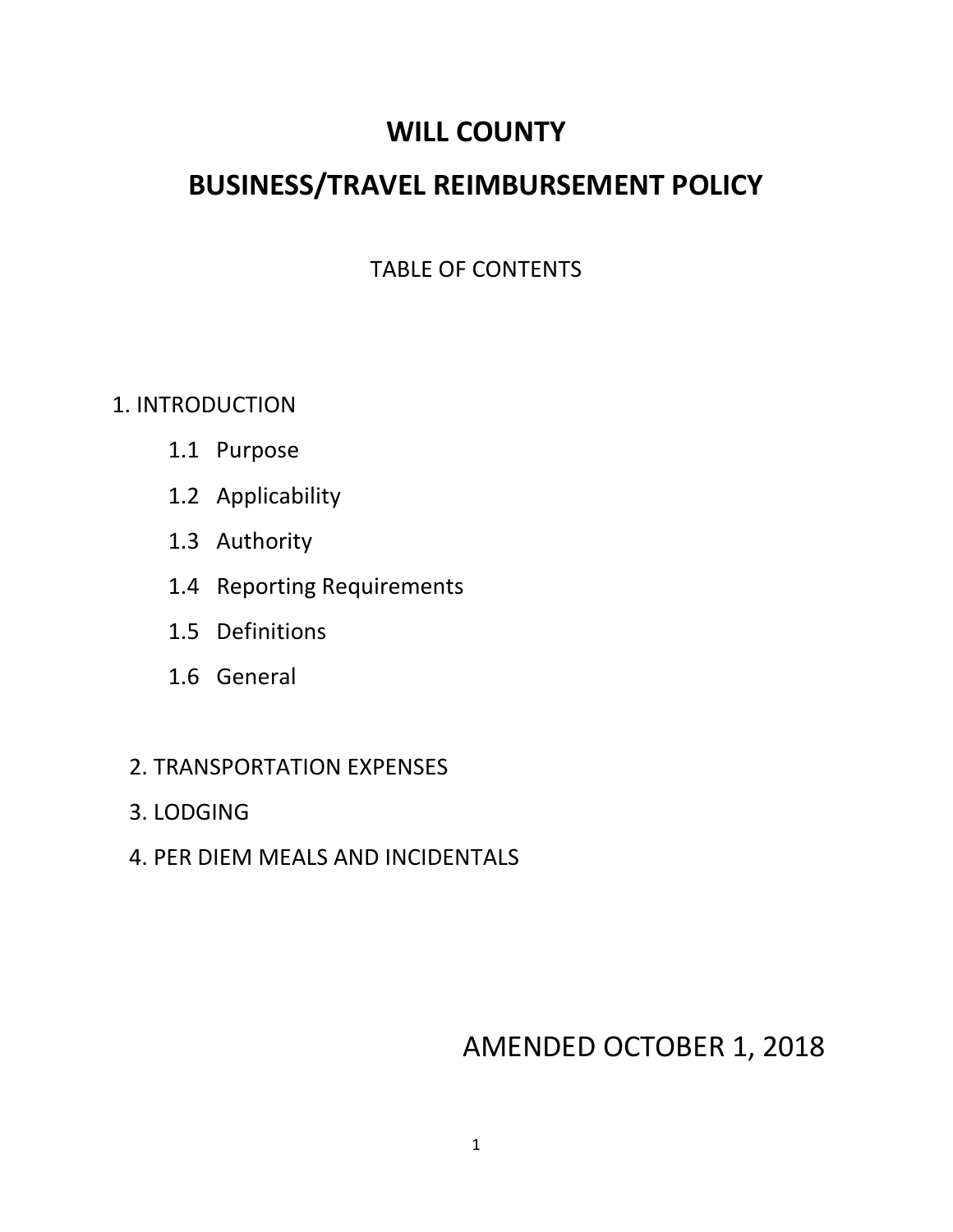#### **1. INTRODUCTION**

#### 1.1 PURPOSE

a. To provide definitions for travel status, meals and incidentals, and other reimbursements of legitimate and necessary travel/business expenses in general conformance with Internal Revenue Service requirements under appropriate accountable plan.

b. To provide written guidelines for all Will County officials and employees who incur, authorize, and/or approve travel/ business expenses.

c. To provide procedures for the equitable and timely processing of travel/business expense reimbursements.

d. To provide uniform instructions for the reporting and documentation of travel/business expenses.

e. The primary emphasis of this Policy is on business and travel expense reimbursements because those expense reimbursements are the focus of Internal Revenue Service (IRS) accountable plan rules. Very generally, the following are the IRS requirements for tax-free reimbursements of expenses under an appropriate accountable plan:

i. There must be a business connection for the expense and the expense must be reasonable and necessary.

ii. There must be a reasonable accounting for the expense.

f. The IRS has issued a number of regulations which define requirements and this Policy is designed to meet them.

#### 1.2 APPLICABILITY

 These rules apply to the expenditure of public funds by County Officials, Will County Board Members and employees for Travel/ Business expenses incurred within or outside the County of WILL.

#### 1.3 AUTHORITY

 The Will County BUSINESS/TRAVEL REIMBURSEMENT REGULATIONS and Will County BUSINESS/TRAVEL REIMBURSEMENT SCHEDULE are promulgated in accordance with statutory authority of the Will County Board and Will County Executive.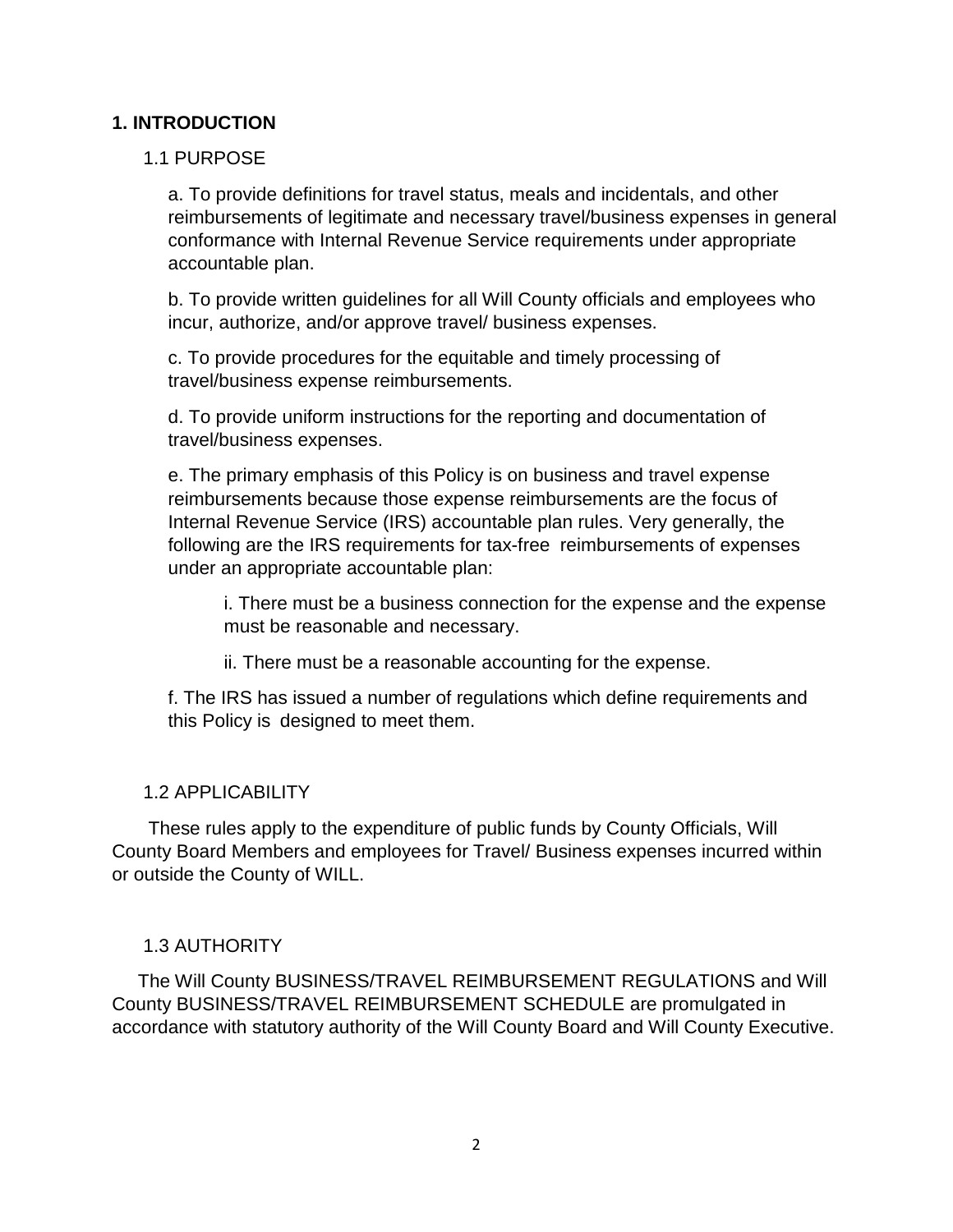#### 1.4 REPORTING REQUIREMENTS

 IRS accountable plan rules require the county to maintain a policy under which persons defined must account for all business and travel expenses and allowances. The accounting must include:

a. sufficient information to establish a valid business purpose of the travel, entertainment, or other business expense.

b. substantiation of the business and/or travel expense with required original receipts and an adequate record of each expense indicating the amount, date and place for all expenses.

#### 1.5 DEFINITIONS

#### a. Travel Status

i. Traveling Away From Tax Home & Tax Home

An applicable individual as defined who is traveling away from home. You are traveling away from home if (1) Your duties require you to be away from the general area of your tax home substantially longer that an ordinary day's work and (2) You need to sleep or rest to meet the demands of your work while away from your home. The tax home is the general vicinity of his/her principal place of business.

#### ii. One Day Trip

An applicable individual as defined that travels for a one day trip. The IRS considers breakfast and dinner allowances, figured on the basis of hours worked, to be taxable to the employee. One day trip is defined as when an employee departs and returns the same day.

#### b. Travel

Business Travel and Professional/Educational Travel are defined herein. Expense reimbursements for authorized travel include, but are not limited to, registration fees, transportation, lodging, and meals and incidentals separated by the travel status definitions.

i. Business Travel

1. Travel to business meetings, case conferences, etc. as a direct assignment or in the direct interest or benefit to WILL County, at which the attendance of a County representative or representatives is considered necessary for the development, execution, or maintenance of a course of action by the County or a County agency.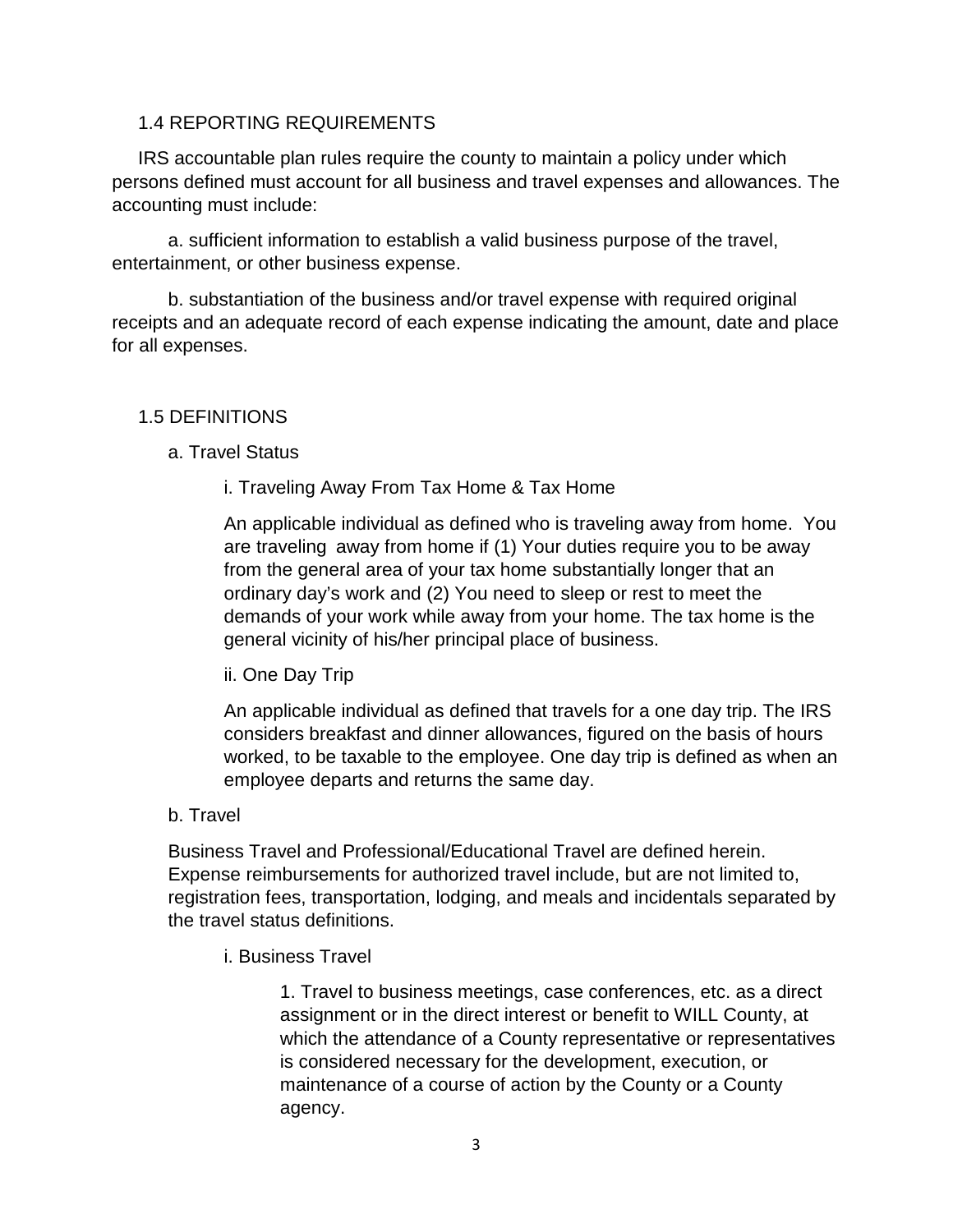#### c. Incidentals

Incidentals are fees and tips given to porters, baggage carriers, hotel staff and staff on ships.

#### d. Per Diem Reimbursement

A per diem reimbursement is a daily allowance to pay for meals and incidentals while traveling on business. The amount of expenses reimbursed under a per diem allowance method will be deemed substantiated without receipts, provided the requirement of the accountable plan requirements are met. (Reg 1.62-2(h)(2)(i)(B)

#### 1.6 GENERAL

 It is the policy to reimburse allowable, authorized expenses incurred in the performance of County duties, within the budgetary constraints established by the County Board.

 County officials and employees are expected to exercise good judgment and proper regard for public funds when incurring business and travel expenses. It is the policy of the County to use the least expensive means of travel when travelling on County business. Personal items and other non- business/professional related expenses will not be reimbursable.

 Any deposit, pre-registration fees or other pre-trip costs that are lost or forfeited due to an alteration in the official's or employee's plans other than those caused by emergencies of work or family, shall be reimbursed to the County immediately and include receipt issued by Treasurer to the Auditor's office as proof thereof.

 Reimbursable expenses that have been incurred in the last quarter of the fiscal year must be submitted for reimbursement by the end of the 90 day "reserve window". Failure to comply with the timing requirement may result in a disallowance of reimbursement.

 When a spouse or child (children) accompanies the elected or appointed official or county employee, the spouse's/child's expenses will not be reimbursed by the County. The elected or appointed official or the County employee shall pay the difference between single and double accommodations and all other expenses as stated in 4 of this policy.

a. Guidelines for Documentation and Receipts for Lodging and Transportation

i. In order to receive reimbursement for allowable travel expenses, an appropriate completed Business and Travel Expense Report with appropriate receipt documentation must be submitted within (30) days of the return date of the trip. Specifically, after return, an expenditure report must be completed, and required receipts must be submitted by the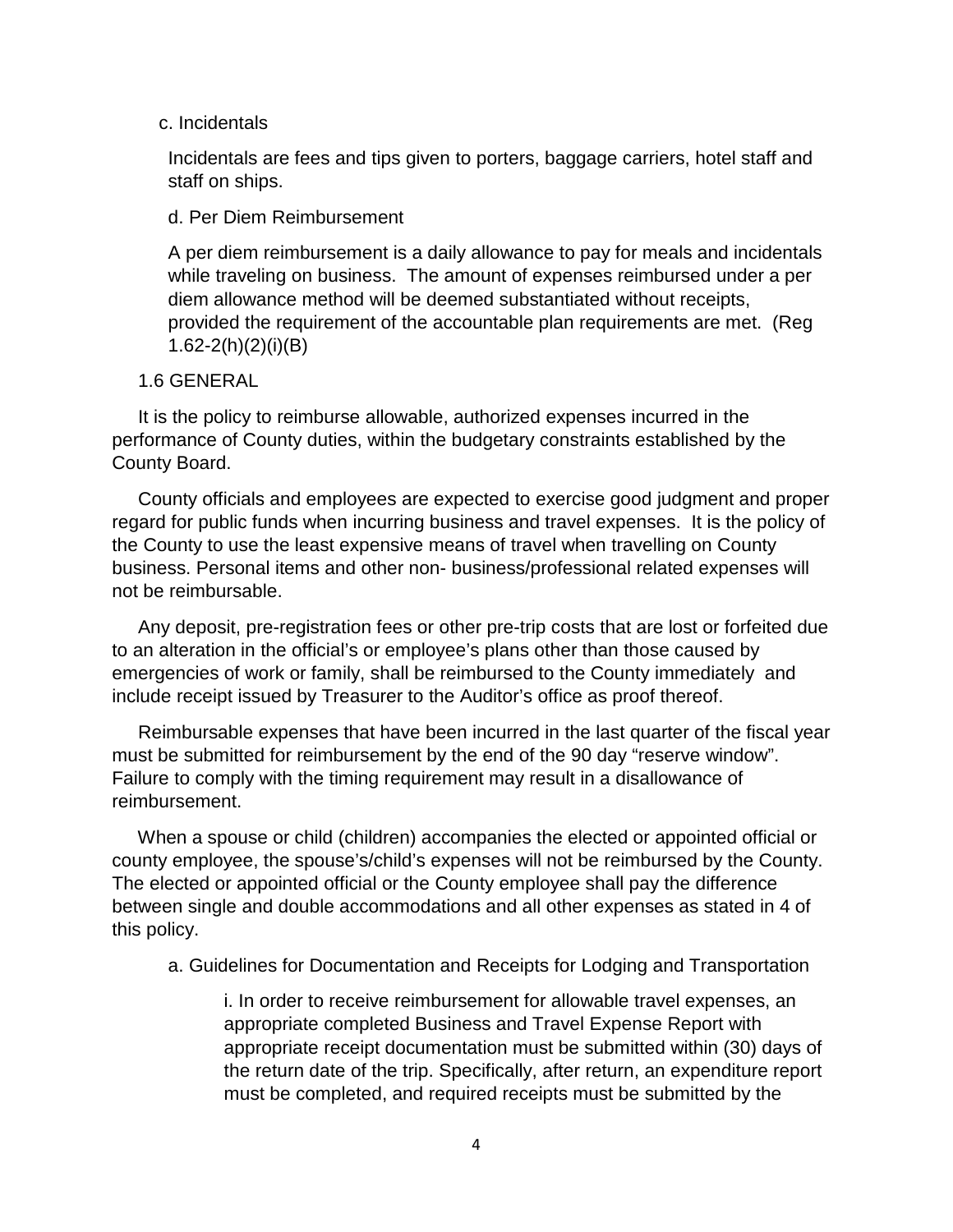elected or appointed official or by the County Employee within (30) days on a properly completed reimbursement form.

ii. The employee must verify the date, time, place, amount, and business purpose of expenses. This should be substantiated by attaching the meeting/seminar detailed agenda. Unless business purpose is substantiated under the per diem plan, receipts are required for reimbursement.

iii. After return from the trip the elected or appointed official or the County employee who engaged in authorized travel shall submit receipts for all expenditures for which that official or employee is seeking reimbursement as required.

iv. All receipts for lodging, transportation, and registration expenses shall be in the name of the elected or appointed official or the county employee in order for such expenses to be reimbursable.

v. If expenses were incurred for attendance at any seminar or other event for which a registration form was required, a completed copy of same must be submitted with the reimbursement request.

b. Registration fees for professional/educational activities

i. Actual registration fee reimbursement is allowed for authorized attendance or professional/educational activities. Advance registration should be used where the amount of the registration fee increases as the date of the event approaches.

ii. Prepaid Fees:

If registration fees were prepaid, include indication of the prepayment on the Business and Travel Expense Reimbursement Form.

If a registration fee includes a meal(s), there will be no per diem for meal cost in lieu of those already in the fees.

#### **2. TRANSPORTATION EXPENSES**

a. Mode of Transportation

i. Usual local and long distance modes of transportation to destinations authorized for travel in the course of County business include automobiles, airlines, railroads, buses, taxicabs, and limos. Items identified under Policy may affect decisions related to the mode of transportation. In all cases, travel should be by the most economical mode of transportation available.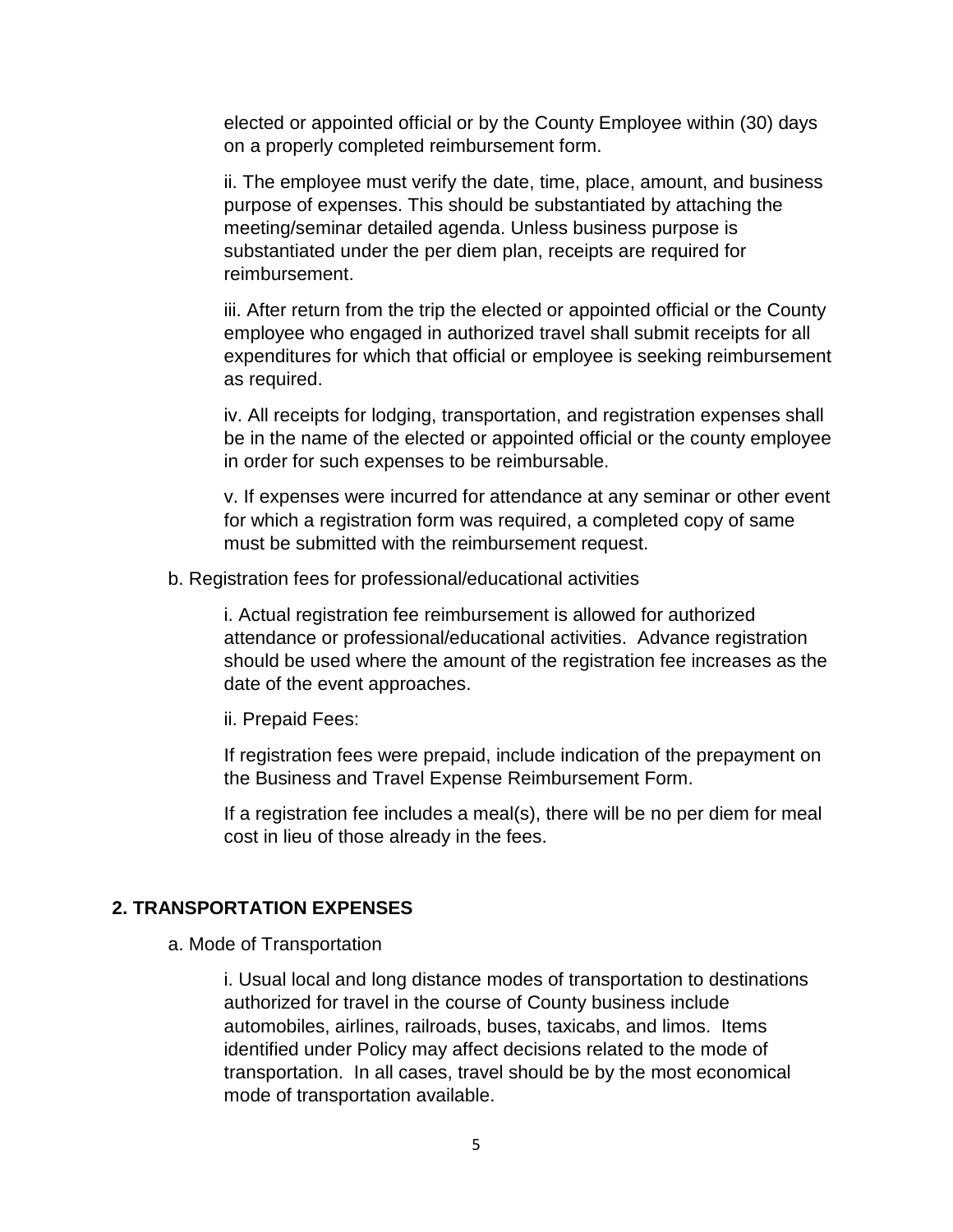#### b. Routing Of Travel

i. Travel shall be by the most direct route. Travel by other routes is allowed when required by the individual's official duties, safety considerations and unusual circumstances. Higher cost travel interruptions for individual convenience are not reimbursable. Explanations of unusual circumstances shall be reflected in an explanation to the Auditor's Office by the appropriate Department Head or Elected Official and attached to the Business and Travel Expense Report.

#### c. Commercial Transportation

i. Individuals will be reimbursed for actual and necessary costs of transportation by airline, railroad, or other common carrier following these guidelines:

#### ii. Taxicabs, Livery & Ride Services

Taxi, limo and ride service fares are reimbursable. Receipts for fares are required unless splitting of fare with other riders makes it impractical to obtain. If this occurs, the fare information should be included on the Business and Travel Expense Report and an explanation attached. If free van, bus or shuttle service is available and convenient, it is recommended. Use of limousine service is reimbursable when there is an economic cost benefit.

#### iii. Vehicle Rental

A rental vehicle is not to be used as a personal convenience. Rental vehicle reimbursement is limited to situations whereby it is the most cost efficient means of transportation and there is no other available means of transportation.

#### d. Personal Vehicles

i. The use of a privately owned means of transportation for County business is permitted when such use is necessary or desirable due to lack of any convenient means of transportation, or is otherwise advantageous to the County.

ii. Use of personal automobile for travel will be reimbursed using the prevailing IRS mileage allowance for the private auto trip.

iii. When two or more employees travel in one vehicle, reimbursement will be made to only one employee. The names of all travelers shall be indicated and attached to the Business and Travel Expense Report.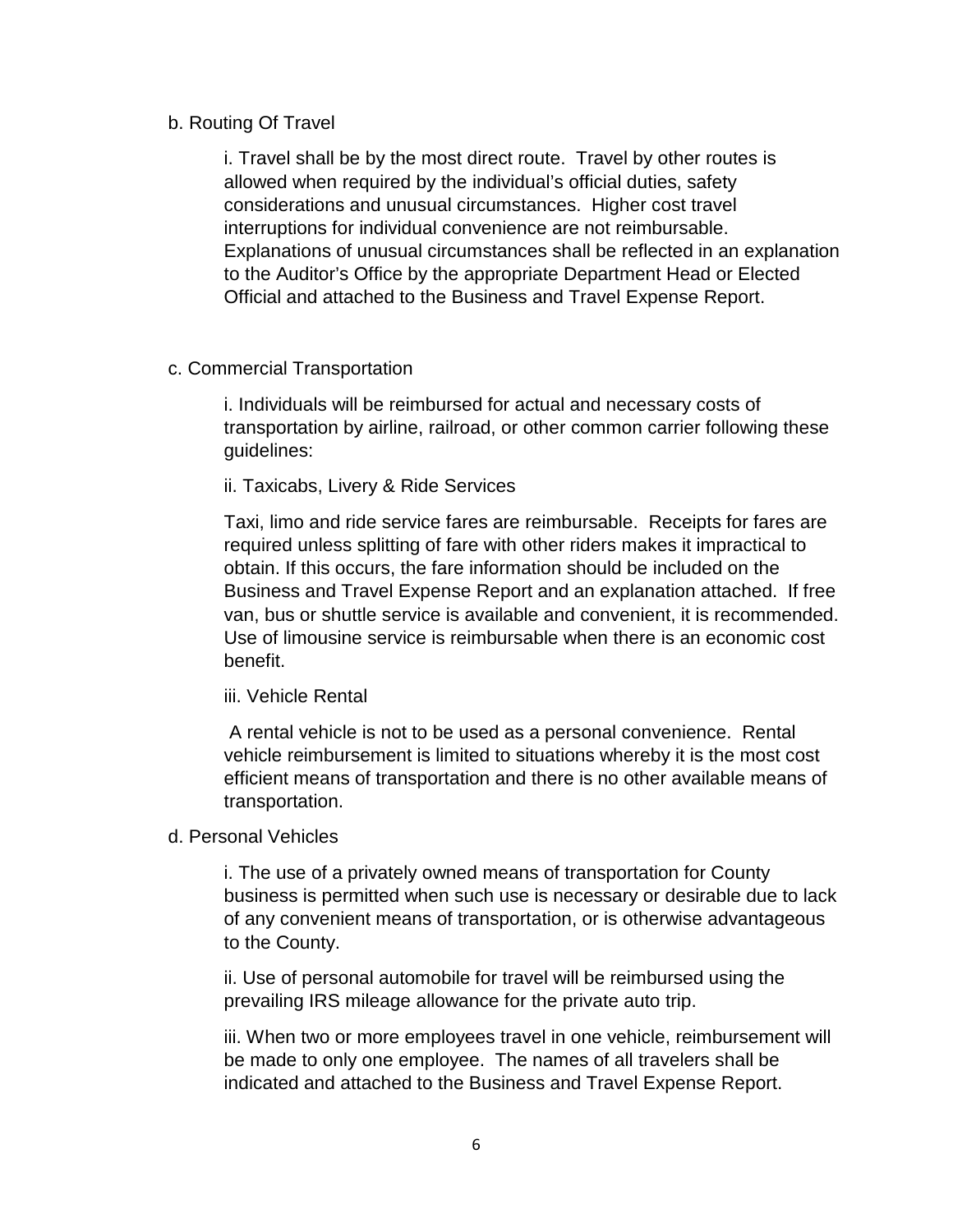iv. Reimbursement for long distance trip auto mileage shall be the lower of coach airfare or actual miles times the prevailing IRS rate per mile.

e. Fees and Tolls

i. The cost of automobile parking fees, bridge, road and tunnel tolls shall be allowed. The fee for parking a vehicle at a common carrier terminal, or other parking area, while the traveler is away shall be allowed only to the extent that the fees, plus the allowable mileage reimbursement to and from the terminal area, does not exceed the estimated cost for use of a limousine or taxicab to and from the terminal with appropriate documentation.

#### **3. LODGING ALLOWANCE**

a. It is the responsibility of each individual to request the lowest lodging rate available at the time of making the reservation. Special seminar, conference, or government rates shall be sought.

b. Lodging reimbursement shall be at actual costs consistent with facilities available and proximity to the location of a conference, seminar or business meeting. Where multiple occupancy involving a spouse and/or other family members has occurred, the County official or employee may only claim the actual and necessary cost of his or her single occupancy at a single rate. If no single rate exists, the lowest double rate shall be reimbursed.

c. Lodging provided by a friend, relative or non-invoicing lodging organization is not reimbursable.

d. The number of nights for which an employee may obtain reimbursement will be limited to the number necessary to conduct County business. For those conferences or meetings that begin in the morning, arrival the night before the conference is reimbursable. For conferences, which end after 5:00PM, lodging expenses for that night will also be reimbursed. Employees are encouraged to return home on the final day of the conference whenever possible.

e. Personal items such as movie rentals, clothes cleaning, etc., are not reimbursable.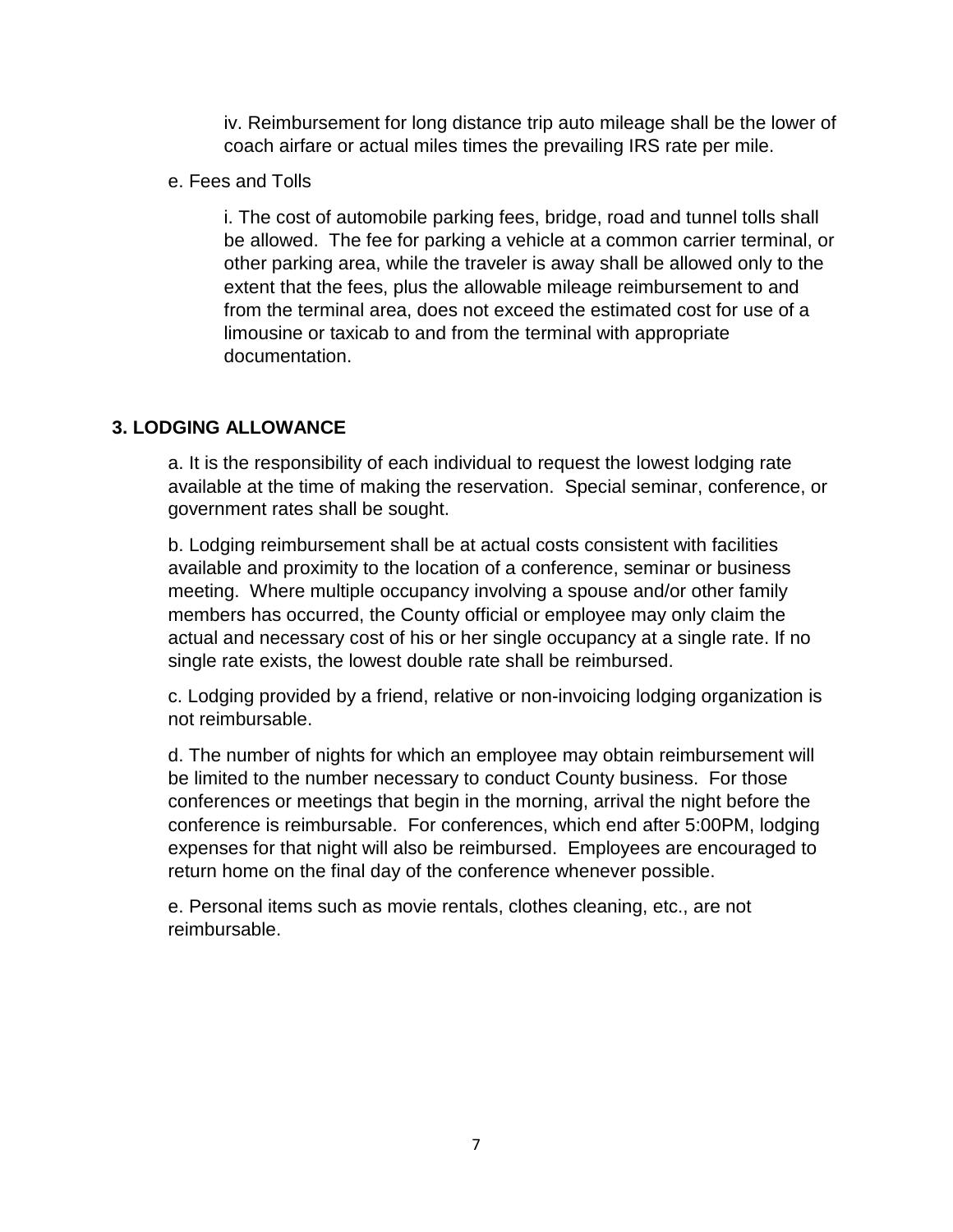#### **4. PER DIEM FOR MEALS AND INCIDENTALS**

#### a. Meal Allowance

i. An individual who meets the definition for traveling away from tax home will be eligible for per diem allowance as determined by the U.S. General Services Administration CONUS (Continental United States) rate for the location and time the event occurred. In the event the per diem locality is not listed in the CONUS rate listing, the Standard CONUS rate should be used. A list of the CONUS rates can be obtained from the Auditor's Office, by visiting the County Intranet, or the GSA website:

www.gsa.gov/portal/content/104877

ii. An individual on a one day trip as defined above will be reimbursed for meal only in the following cases:

1. When an employee leaves their official station two or more hours before their regular work shift, they are eligible for breakfast per diem.

2. When an employee returns to their official station two or more hours after their regular work shift, they are eligible for dinner per diem. Lunches on one day trips are reimbursed only in the following cases: When traveling as an Outside the US Board Member or unpaid member of an advisory committee, when a meal at a convention, conference or meeting is part of the agenda and the cost of the meal has not previously been paid with the registration fee. Receipt and documentation required.

3. When directed or required to attend mealtime business meetings, including community or public relations meetings. Receipt and documentation required.

4. These reimbursements are TAXABLE to the individual.

#### b. Meal(s) Included In Registration Fees

i. When the cost of a meal(s) for an approved professional/educational conference, seminar or business meeting is included as a portion of the Registration Fee, the traveler shall not request a meal reimbursement in lieu of the meal in the registration cost. If the traveler does not partake in the meal, the cost of the replacement meal is not reimbursable, unless prior authorization is obtained from Elected Official or Department Head and only for health, dietary, or religious reasons and included with reimbursement request to the auditor.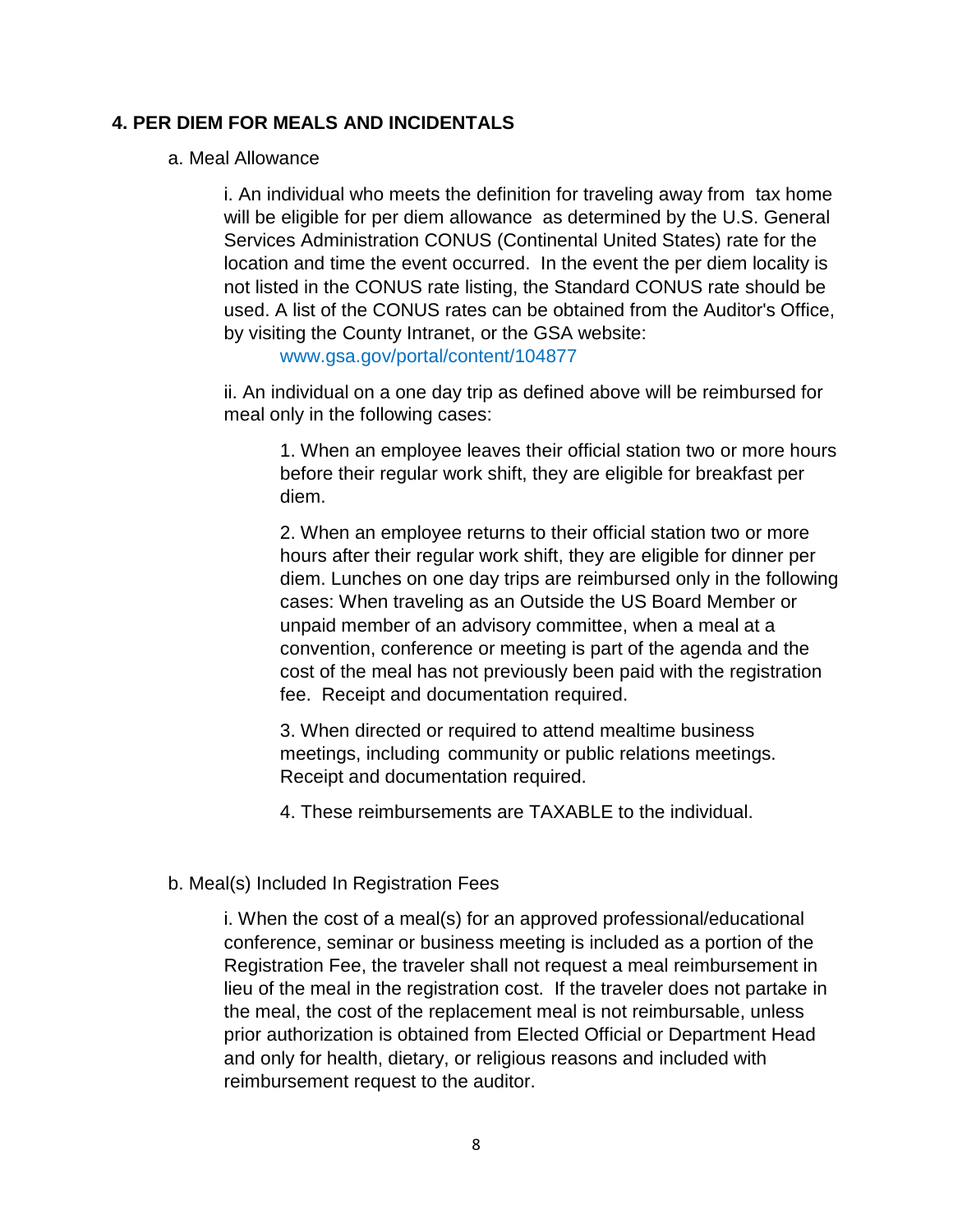ii. When traveling away from tax home and meal(s) are included and paid for as part of registration, the table below represents the per diem allowable reimbursement for meals and incidentals by CONUS rates. \*\*

| Total | Continental<br>Breakfast/<br><b>Breakfast</b> | Lunch | <b>Dinner</b> | ΙE  |
|-------|-----------------------------------------------|-------|---------------|-----|
| \$51  | \$11                                          | \$12  | \$23          | \$5 |
| \$54  | \$12                                          | \$13  | \$24          | \$5 |
| \$59  | \$13                                          | \$15  | \$26          | \$5 |
| \$64  | \$15                                          | \$16  | \$28          | \$5 |
| \$69  | \$16                                          | \$17  | \$31          | \$5 |
| \$74  | \$17                                          | \$18  | \$34          | \$5 |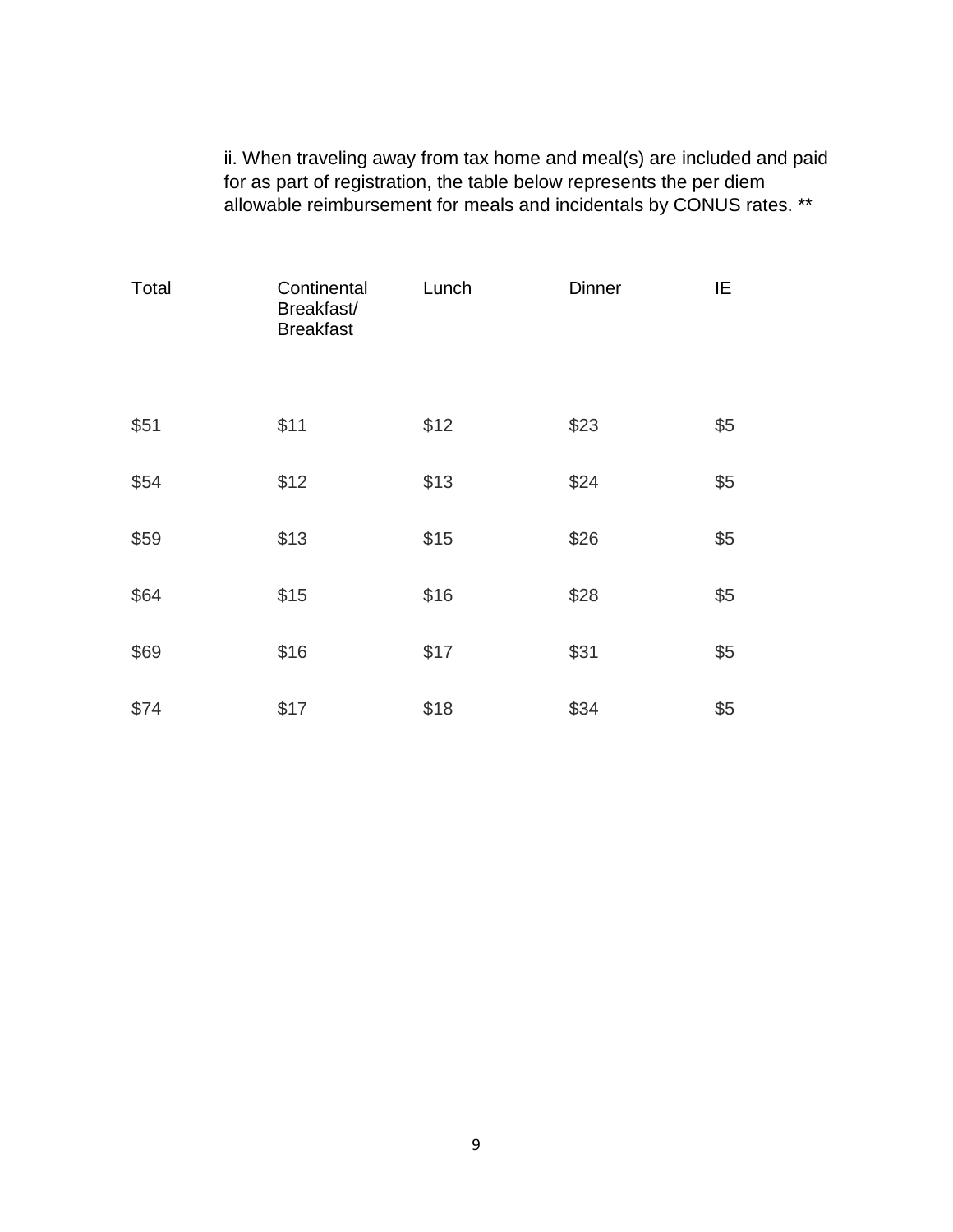#### c. First and Last Days of Travel

i. Meals and incidentals are reimbursed on the first and last days of travel at 75% of applicable CONUS per diem rate.

| Total | First and Last<br>Day of Travel<br>@75% |
|-------|-----------------------------------------|
| \$51  | \$38.25                                 |
| \$54  | \$40.50                                 |
| \$59  | \$44.25                                 |
| \$64  | \$48.00                                 |
| \$69  | \$51.75                                 |
| \$74  | \$55.50                                 |

\*\* - IRS Bulletin 2011-42 , Rev. Proc. 2011-47 Section 6, Limitations and Special Rules subsection .03 states: Meals provided in kind. A payor is not required to reduce the federal per diem rate or the federal IM&E rate for the locality of travel for meals provided in kind, provided the payor has a reasonable belief that the employee incurred or will incur meal and incidental expenses during each day of travel.